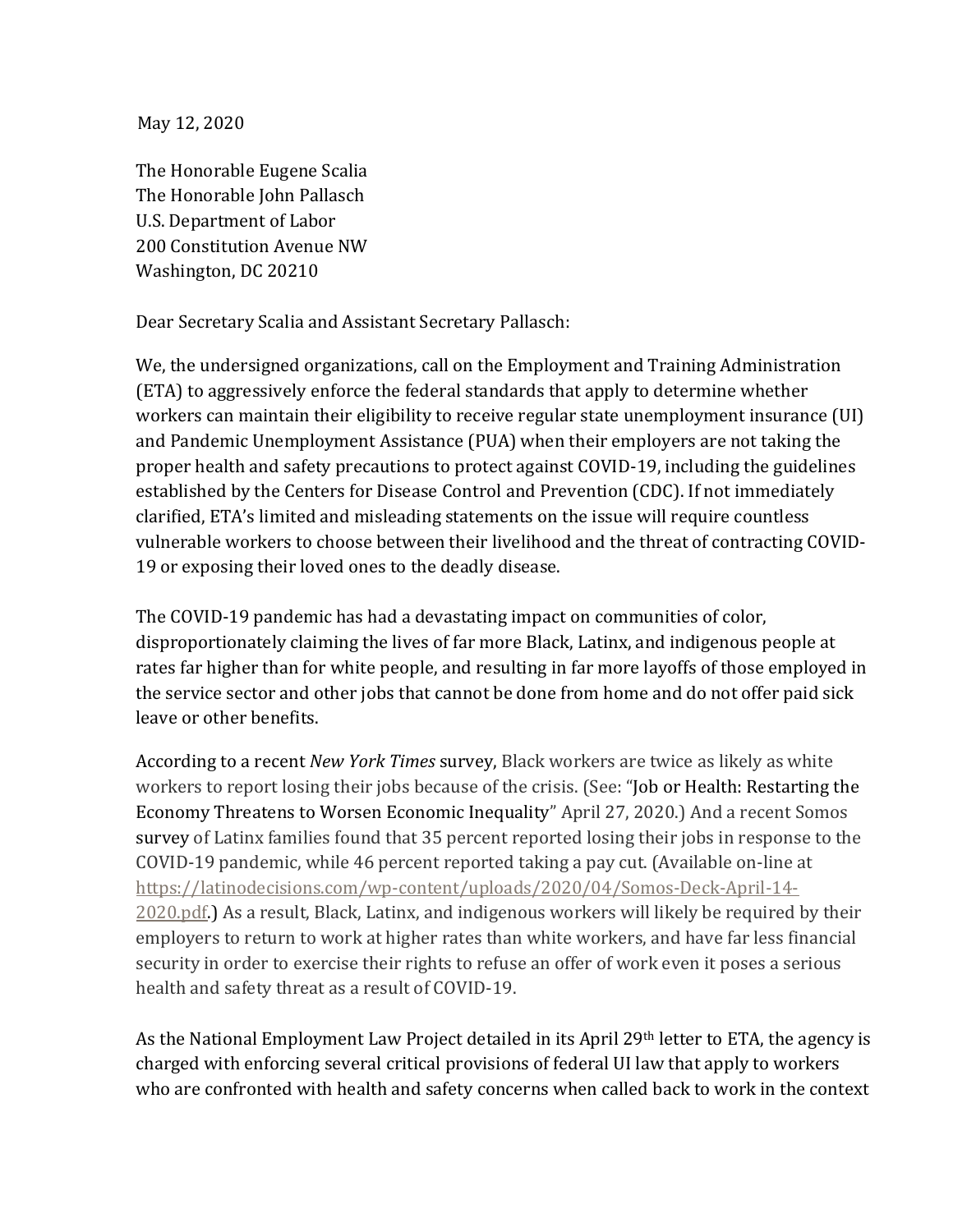of COVID-19. For workers collecting regular UI, the federal "prevailing conditions of work" provision (26 U.S.C. Section 3304(a)(5)(B)) governs "work rules, including health and safety rules" and situations where there has been an intervening change in the conditions of work, which the employee objects to. (See: Unemployment Insurance Program Letter (UIPL) No. 41-98, dated September 20, 1998.) For workers collecting PUA under the CARES Act, the federal "suitable work" regulations governing the Disaster Unemployment Assistance (DUA) program apply (20 C.F.R. 625.13((b)(2)), which provide that "a position shall not be deemed to be suitable for an individual if the circumstances present any unusual risk to the health, safety, or morals of the individual, if it is impracticable for the individual to accept the position. . . ." (emphasis added).

The CDC has issued COVID-19 guidance that explains how employers should reduce the spread of the disease in the workplace. The CDC guidance should serve as the baseline on the part of ETA and the states to evaluate whether workers collecting UI and PUA will remain eligible for benefits if they leave work or refuse to return to work under unsafe working conditions. The CDC's "Interim Guidance for Businesses and Employers to Plan and Respond to Corona Virus Disease 2019 (COVID-19)" (available on-line at

[https://www.cdc.gov/coronavirus/2019-ncov/community/guidance-business-](https://www.cdc.gov/coronavirus/2019-ncov/community/guidance-business-response.html)

[response.html\)](https://www.cdc.gov/coronavirus/2019-ncov/community/guidance-business-response.html) sets forth the basic precautions, such as social distancing and the use of protective face coverings, that all employers should follow to reduce the spread of the disease. The guidance also clarifies that certain workers, including older workers, immunocompromised workers, and workers with comorbid conditions such as diabetes, asthma, and heart disease, are at a higher risk for contracting COVID-19. They should be given the right to refuse to return to work given their heightened health risks, and still be allowed to collect UI or PUA.

ETA's limited statements on this issue, including Q&As (See: UIPL 16-20, Change 1 https://wdr.doleta.gov/directives/attach/UIPL/UIPL\_16-20\_Change\_1.pdf) and **FAQs** (See: https://www.dol.gov/coronavirus/unemployment-insurance), conflict with the applicable federal UI laws, and fail to put the states, employers, and workers on notice of the critical federal protections for the following reasons:

- The statements conspicuously fail to recognize the new realities resulting from the spread of COVID-19 since the furloughs took effect in March. For example, given the massive spread of the virus, ETA erroneously maintains that the individual's job is still suitable "barring unusual circumstances";
- The statements fail to include any language referencing the basic precautions that employers should be taking as set forth in the CDC's COVID-19 guidelines and other applicable health and safety standards;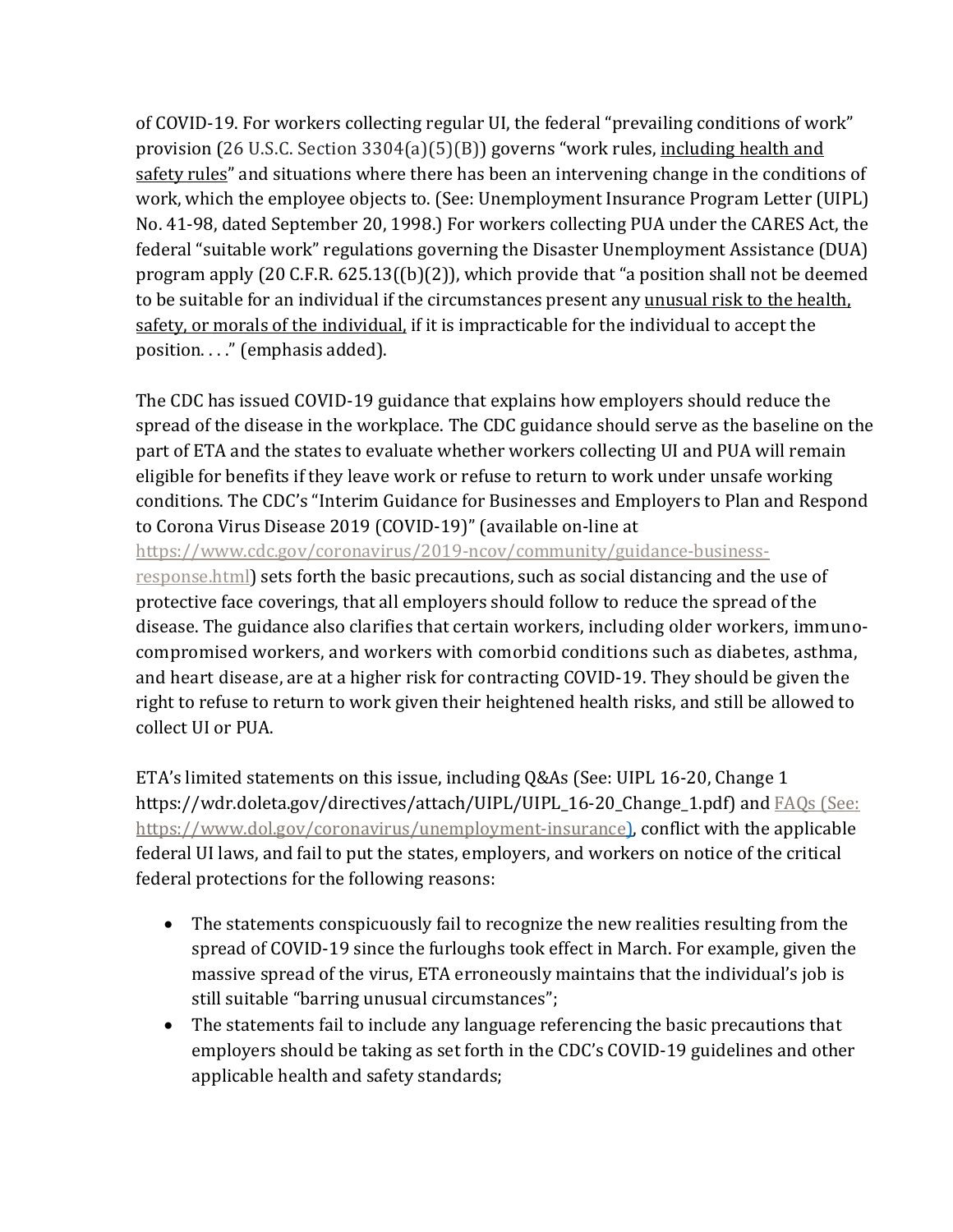- The statements concerning higher-risk workers fail to reference older workers, who by virtue of their age alone, should not be required to accept work under conditions where there is risk of contracting COVID-19; and
- The statements incorrectly require the individual to suffer from a "serious health" condition" to refuse work and collect PUA. This requirement exceeds the broad range of less serious health conditions listed by the CDC's COVID-19 employer guidelines.

Accordingly, we urge ETA to issue new guidance and FAQs that address the standards that apply under the federal UI law to determine when workers remain eligible for regular state UI or PUA if they leave work or refuse to work due to COVID-19 health and safety concerns. States should be reminded of the federal "prevailing conditions of work" mandate contained in every state law. Offers of work from employers with conditions that do not comply with the CDC guidelines for preventing virus spread are *per se* unsuitable under this federal mandate. Second, as Colorado, Texas, and other states have done, ETA should clarify that UI and PUA claimants who reside with older and immunocompromised workers should not be required return to work under the suitable work rules. ETA's policy should similarly clarify the suitable work standards that apply to workers with disabilities. Finally, ETA should remind the states, employers, and workers that it is unlawful to terminate a worker or otherwise retaliate against workers collecting UI for exercising their protected rights under the Occupational Safety and Health Act or their rights under the National Labor Relations Act to engage in "concerted activity" with other co-workers to enforce their health and safety rights, as required by many state UI laws.

Thank you for your consideration of our recommendations on this timely issue of urgent concern to thousands of unemployed workers and their families.

Sincerely,

A Better Balance Advocating Opportunity AFL-CIO AFSCME 3395 AFSCME 962 - Local #3395 AFSCME Council 962 Alabama Arise Alianza Nacional de Campesinas Amara Legal Center America's Voice American Association of People with Disabilities American Diabetes Association American Federation of Musicians of the United States and Canada American Federation of State, County and Municipal Employees (AFSCME)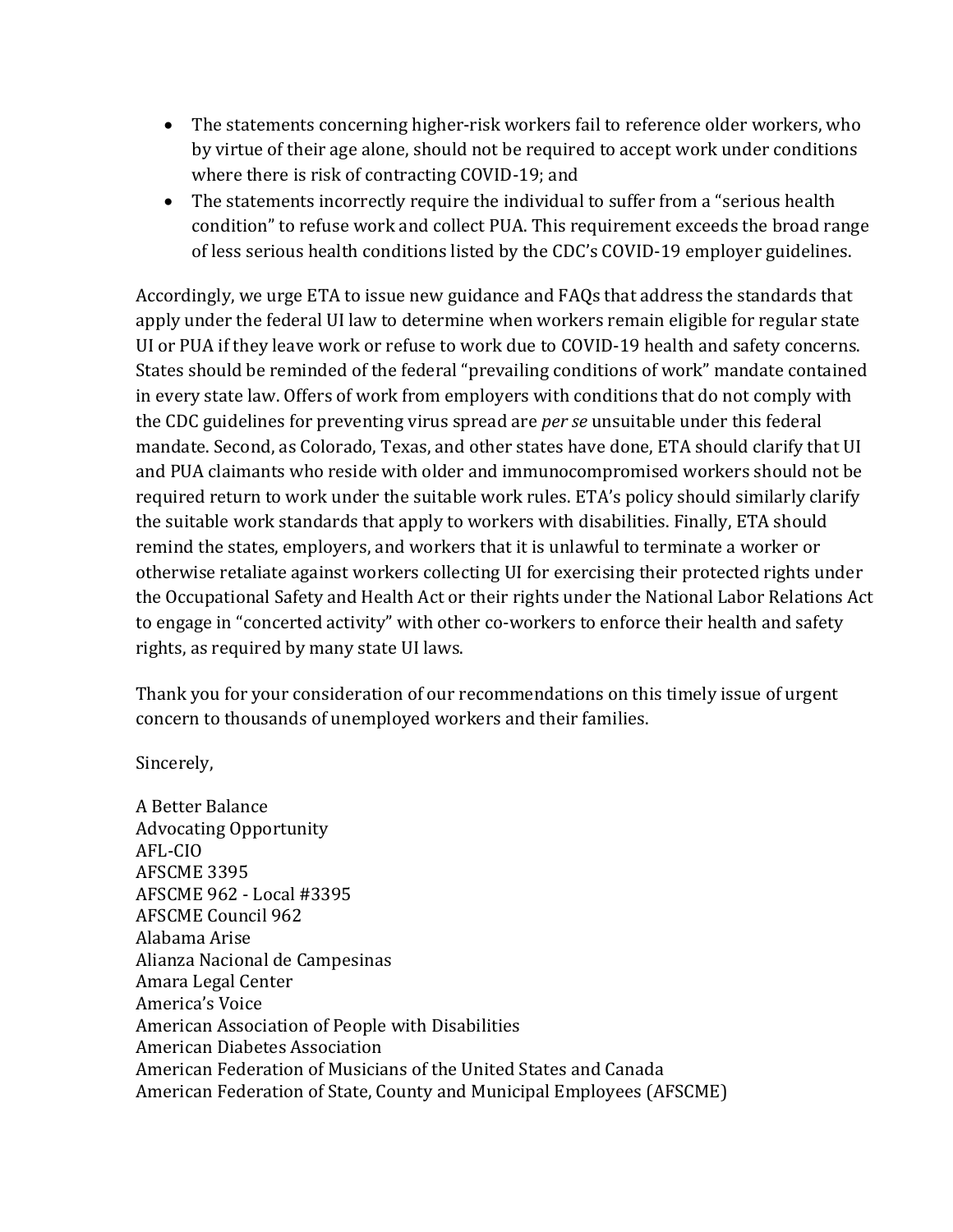Americans for Democratic Action (ADA) Arkansas Advocates for Children and Families Asian Pacific American Labor Alliance, AFL-CIO Asian Pacific American Legal Resource Center Association of People Supporting Employment First (APSE) Association of University Centers on Disabilities Autistic Women & Nonbinary Network Ayuda California IATSE Council Casa de Esperanza: National Latin@ Network for Healthy Families and Communities Catholic Labor Network Center for American Progress Center for Community Progress Center for Disability Rights Center for Environmental Health Center for Law and Social Policy (CLASP) Center for Popular Democracy Center for Public Policy Priorities Center for Public Representation Centro de los Derechos del Migrante, Inc. (CDM) Centro de Trabajadores Unidos en Lucha Chicago's Legal Aid Society Child and Family Policy Center Child Welfare League of America Church World Service Coalition of Labor Union Women Coalition on Human Needs Colorado Fiscal Institute Communications Workers of America (CWA) Community Change Action Community Legal Services of Philadelphia Congregation of Our Lady of the Good Shepherd, U.S. Provinces Connecticut Legal Services, Inc. CRLA Foundation Day Worker Center of Mountain View DC Fiscal Policy Institute DC KinCare Alliance Demos Department for Professional Employees, AFL-CIO Detroit Disability Power Disability Rights Education & Defense Fund (DREDF) **Easterseals** Economic Policy Institute Economic Progress Institute Ella Baker Center for Human Rights Employee Rights Center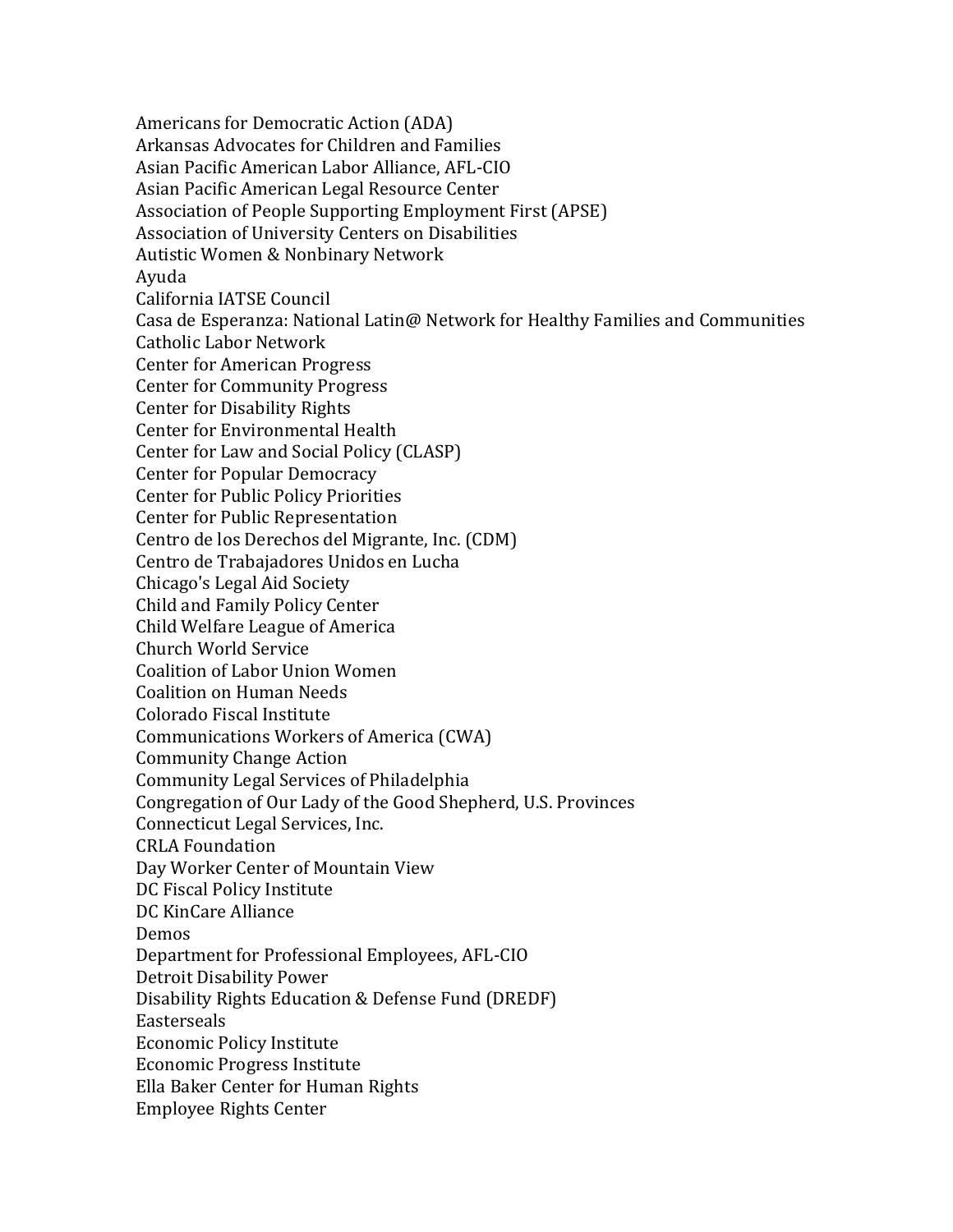Entertainment Union Coalition Equal Rights Advocates Equality California Equality North Carolina Fair Work Center Fair World Project Faith Action Network - Washington State Family Values @ Work Farmworker Association of Florida Food Chain Workers Alliance Former Chief of Cal/ OSHA Freedom Network USA Friends Committee on National Legislation Futures Without Violence Garment Worker Center Georgetown Center on Poverty and Inequality Georgetown Law Center Good Jobs First Greater Hartford Legal Aid, Inc. Greater Syracuse Council for Occupational Safety & Health Green For All Hispanic Federation Howard-Tipton Chapter AFL-CIO Human Rights Campaign ICNA Council for Social Justice ICWUC Independent Living Center of the Hudson Valley, Inc. Institute for Women's Policy Research International Alliance of Theatrical Stage Employees International Brotherhood of Teamsters International Campaign for Responsible Technology ICRT International Children Assistance Network International Labor Rights Forum Iowa Federation of Labor, AFL-CIO Iowa Policy Project Jewish Women International Kentucky Equal Justice Center Kids Forward Lambda Legal Laundry Workers Center The Leadership Conference on Civil and Human Rights League of United Latin American Citizens (LULAC) Legal Aid at Work Legal Aid Society of Northeastern New York Legal Aid Society of the District of Columbia Legal Services NYC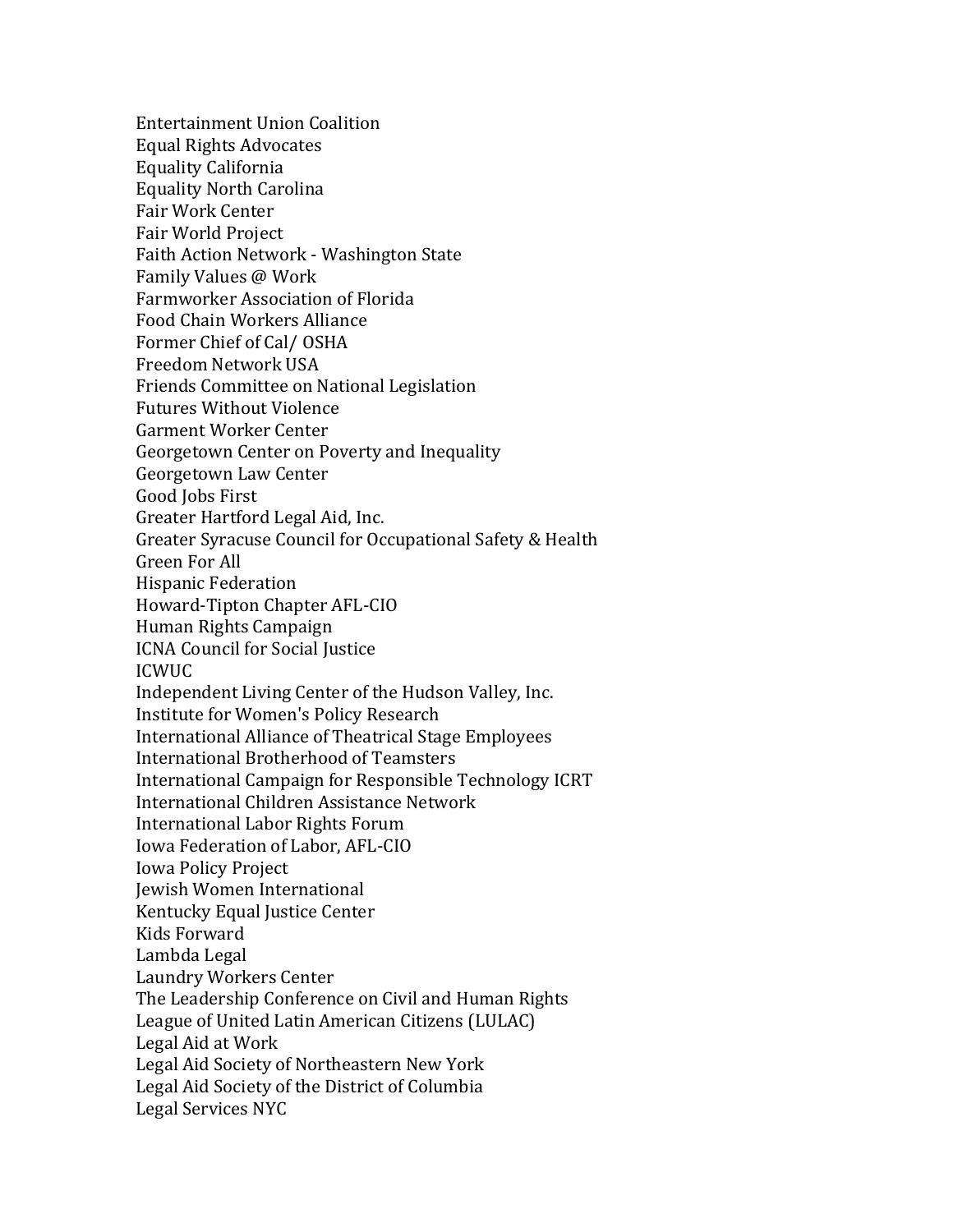Legal Voice Los Angeles Alliance for a New Economy Maine AFL-CIO Maine Center for Economic Policy Maine Equal Justice MassCOSH - MA Coalition for Occupational Safety & Health Michigan League for Public Policy Mississippi Workers' Center for Human Rights Model Alliance MomsRising Mon Valley Unemployed Committee Mountain State Justice Muslim Caucus Education Collective NAACP NALC National Advocacy Center of the Sisters of the Good Shepherd National Association of Councils on Developmental Disabilities National Association of Letter Carriers Branch 533 National Association of Social Workers National Center for Law and Economic Justice National Center for Lesbian Rights National Center for Transgender Equality National Coalition for the Homeless National Consumers League National Council for Occupational Safety & Health National Council of Churches National Council of Jewish Women National Council on Independent Living National Disability Rights Network National Domestic Workers Alliance National Employment Law Project National Employment Lawyers Association National Health Law Program National Immigration Law Center National LGBTQ Task Force Action Fund National Partnership for Women & Families National WIC Association National Women's Law Center NC Justice Center Nebraska Appleseed Network for Victim Recovery of DC (NVRDC) NETWORK Lobby for Catholic Social Justice New Haven Legal Assistance Association, Inc New Mexico Center on Law and Poverty New Solutions: A Journal of Environmental and Occupational Health Policy NJ State Industrial Union Council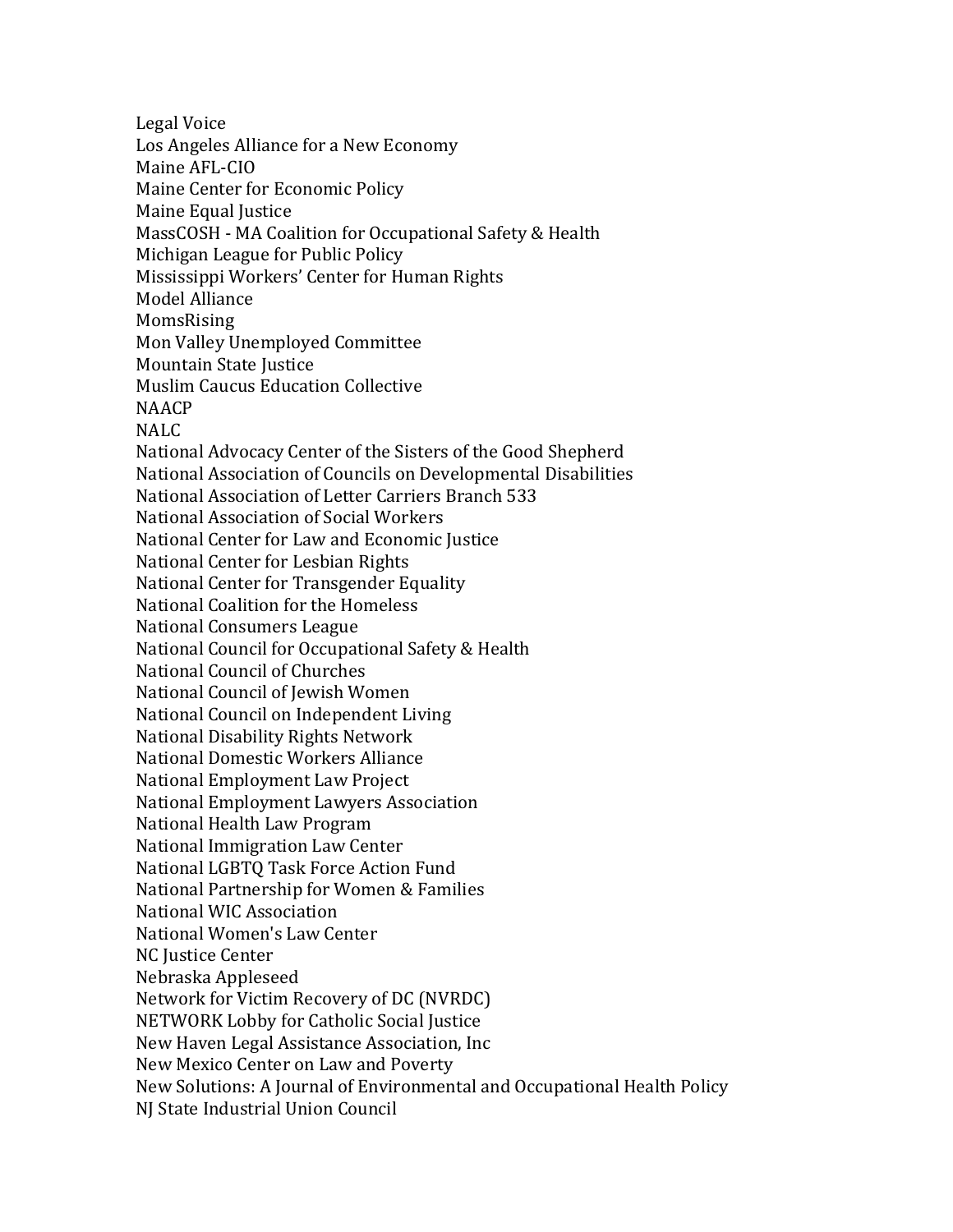Nonprofit Professional Employees Union Nontoxic Certified / MADE SAFE North Central Building Trades NW Workers' Justice Project OCA-Asian Pacific American Advocates Occupational Health Clinical Center, Syracuse NY Oklahoma Policy Institute Oregon Center for Public Policy Our Children Oregon Oxfam America PA ADAPT Partnership For America's Children Partnership for Inclusive Disaster Strategies PathWays PA People's Parity Project People's Action PFLAG National Philadelphia Unemployment Project Philly CLUW Pilipino Association of Workers and Immigrants (PAWIS) Policy Matters Ohio Pride at Work Progressive Leadership Alliance of Nevada Public Advocacy for Kids (PAK) Public Citizen Public Justice Center RespectAbility Restaurant Opportunities Centers (ROC) United SafeWork Washington SAG-AFTRA Santa Clara County Wage Theft Coalition Save Us Now Inc Service Employees International Union (SEIU) Shriver Center on Poverty Law Silver State Equality -Nevada Southeast Louisiana Legal Services Southern Poverty Law Center Stage Directors and Choreographers Society (SDC) Street Vendor Project Tahirih Justice Center TakeRoot Justice Tennessee Immigrant and Refugee Rights Coalition The Commonwealth Institute for Fiscal Analysis The Forum for Youth Investment The Fund for Community Reparations for Autistic People of Color's Interdependence, Survival, and Empowerment